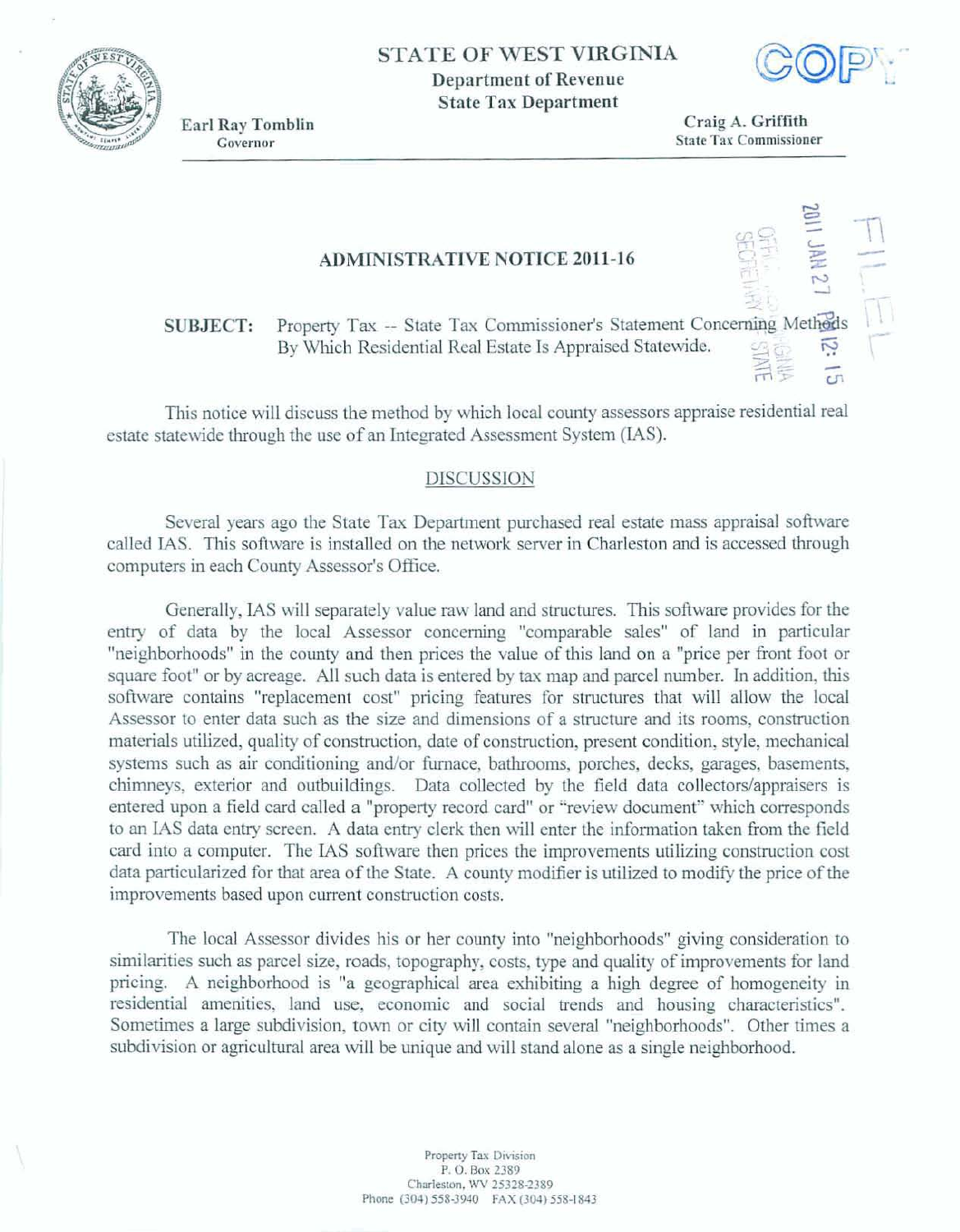## Administrative Notice 2011-16 **Page 2**

The County Clerk prepares a "Certificate of Transfer" which will state change of ownership. legal description and whether the transfer is deed stamp exempt or not and whether consideration was paid. The County Clerk provides these "Certificates of Transfer" to the Assessor.

The Assessor will receive a copy of the "Certificate of Transfer" for each such conveyance. The Assessor, by tax map and parcel number, will enter into the computer these "transfers" indicating the "consideration" paid for a particular parcel but also indicating by "validity code" whether the sale is a "valid sale", "involved additional parcels", "not open market", "changed after sale", "related person", "forced sale", "land contract", "construction costs" or "included personal property".

Based upon the "transfer" values, that are identified by the Assessor as being valid armslength sales as defined by State law, the Assessor will generate a "price per front foot or square foot" for smaller parcels or a monetary per acre value for larger parcels in each neighborhood. Again all data is entered by tax map and parcel number. In those "neighborhoods" where there have been insufficient numbers of "transfers" of unimproved land to generate a "price per front foot or square foot" or a monetary per acre value, the Assessor will take a valid "transfer" price for an improved parcel, value the improvements and subtract the price of the improvements to arrive at a value for the land. This method, commonly referred to as a "land residual method", will then generate a "price per front foot" or a per acre value for the raw land in that neighborhood. Each parcel is physically reviewed and adjustments applied to reflect individual variations with each neighborhood.

Mapping is crucial to any mass appraisal. The county tax maps have been generated over the years utilizing recorded plats, recorded descriptions and aerial photography. Tax map and parcel numbers are assigned to each parcel in the county. Based upon lot measurement or acreage derived by mapping. lot dimensions or acreage is entered into the **IAS** system by tax map and parcel number for each lot or parcel. The "price per Front foot" or acreage value for the neighborhood is then applied to each lot or parcel in the neighborhood, as the case may be, to arrive at an appraised value for the land. This appraised value will reflect market value for the subject land.

Field data collection is the key to "pricing" an improvement. The field data collector or appraiser will visit the structure. He will note on the "property record card" the type of structure. the exterior walls, the style of the structure, the age of the structure, the living accommodations to include total number of rooms, bedrooms, family rooms, plumbing, basement, heating, attic. physical condition, other features such as recreation room area, finished basement living area, basement garage, unfinished area, grade factor, cost and design factor and CDU (condition. desirability and utility factor). The field data collector or appraiser will measure the structure and other structures on the lot or parcel and note on the "property record card" the dimensions of each structure and will draw a ground floor sketch of the dwelling or main structure and additions. Finally. the field data collector or appraiser will visit the "other buildings and yard improvements" and note on the "property record card" the "type code", "quantity", "year", "size". "grade". and "condition" of the other improvements. The data entered on the "property record card" or "review document" is then entered into the IAS system by the data entry clerk and the IAS system then generates the depreciated replacement cost value, which is market value of the improvements.